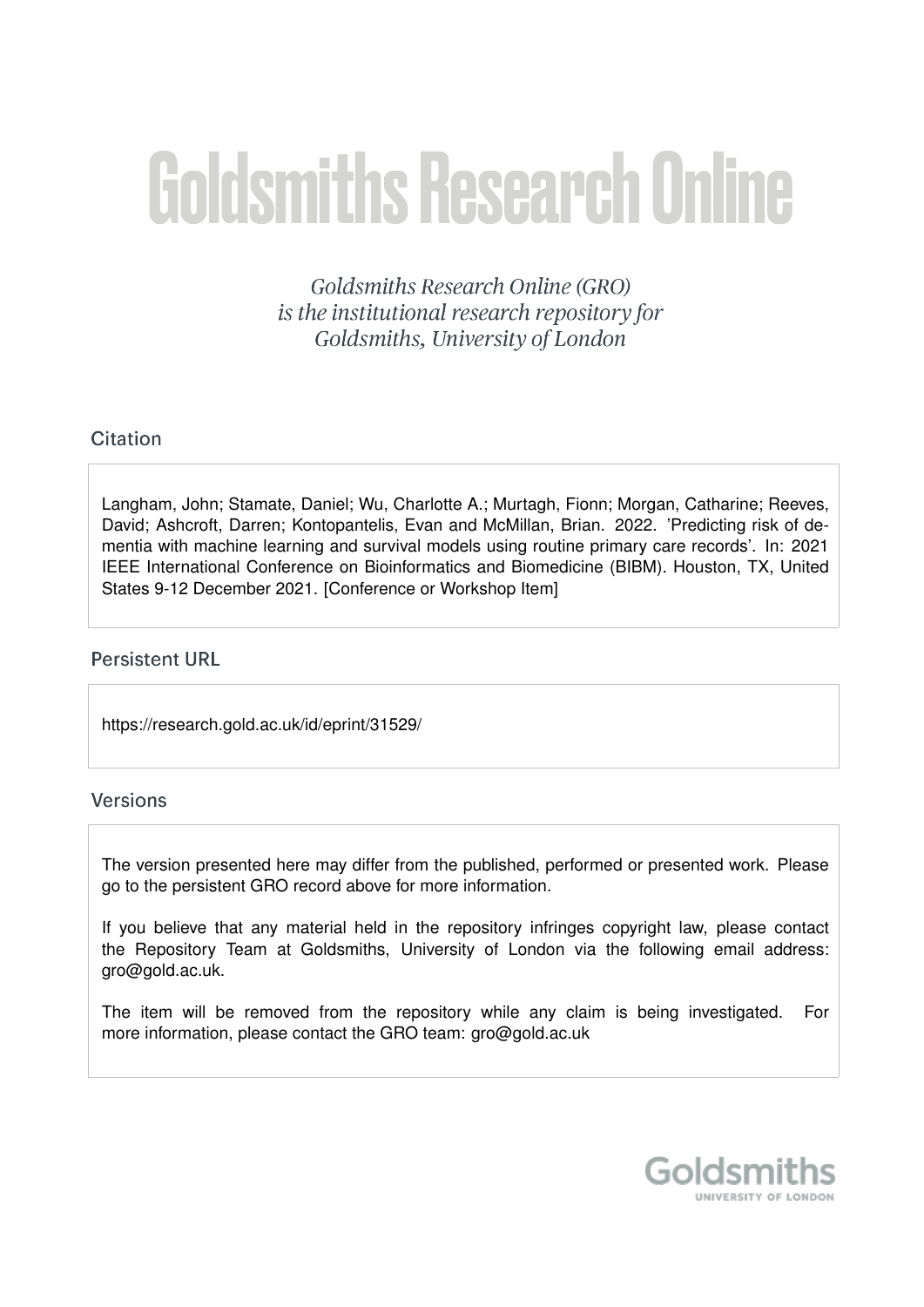# Predicting risk of dementia with machine learning and survival models using routine primary care records

John Langham\*, Daniel Stamate\*, Charlotte A. Wu, Fionn Murtagh *Data Science & Soft Computing Lab, and Department of Computing Goldsmiths, University of London* London, UK j.langham@gold.ac.uk, d.stamate@gold.ac.uk

\* Joint-first authors and contact authors

Catharine Morgan, David Reeves, Darren Ashcroft, Evan Kontopantelis, Brian McMillan *NIHR School for Primary Care Research Division of Population Health Health Services Research & Primary Care School of Health Sciences The University of Manchester* Manchester, UK

*Abstract*—Worldwide, it is forecasted that 131.5 million people will suffer from dementia by 2050, and the annual cost of care will increase from 818 billion USD in 2016 to 2 trillion USD by 2030, with burgeoning social consequences. Given a timely prediction of a dementia outcome in patients, appropriate mitigating interventions can be applied to reduce risk. However such prediction facilities need to be made available to wider populations, and these facilities cannot rely on specialised, costly and invasive testing (such as neuroimaging, cerebrospinal fluid collection, etc which constitute important instruments used in diagnosis), for interventions to have a meaningful quantitative impact. Hence an emerging need exists for the wider application of prognostic measures which can be deployed using lower cost data sources such as longitudinal records routinely collected by general practices. This paper proposes an efficient prediction modelling approach to the risk of dementia, using CPRD data collected from GP practices in UK, and based on machine learning in particular the Gradient Boosting Machines model combined with a survival model such as the Cox Proportional Hazard, encapsulated in a semi-supervised learning and model calibration methodology.

*Index Terms*—dementia risk, CPRD, primary care, prediction modelling, machine learning, classification, gradient boosting machines, Cox proportional hazards, model calibration

#### I. INTRODUCTION

In 2016 there were 47 million estimated dementia sufferers worldwide, with a forecasted increase to 131.5 million by 2050 [18]. The cost of dementia estimated to 818 billion USD in 2016 is expected to increase to 2 trillion USD by 2030 [19]. For comparison, dementia has currently a health and social care cost higher than cancer, stroke and chronic heart disease, taken together.

Dementia diagnosis is problematic because there is currently no standardized dementia test. Moreover, the diagnosing procedure is a highly specific task based on the different sub-types of dementia [1]. Additionally, those who are diagnosed with mild cognitive impairment (MCI), while having a substantially higher risk of developing dementia [2], can either become cognitively stable or return to a healthy cognitive state [3]. Such complexities have contributed to a large proportion of people with dementia to go undiagnosed. The prevalence of undetected dementia is high globally, according to [17] which, based on reviewing 23 selected studies, concluded that the pooled rate of undetected dementia was 61.7% (95% CI 55.0% to 68.0%). Moreover, even with a successful dementia diagnosis, there is currently no cure [1]. As current thinking suggests that about a third of dementia cases could be prevented, the development of effective methods is crucial for early at-risk identification and proactive interventions [4], [18].

Machine learning implementation in the healthcare sector can provide an efficient means of using complex information to accurately predict diagnoses. The size and convolution of DNA sequences have been increasing in recent years; however, supervised machine learning methods, like a Bayesian Hidden Markov model, have been used to interpret DNA sequences for cancer prediction [5]. With the goal of moving away from a 'one-size fits all' approach to dementia prediction, the inclusion of machine learning methods enables the utilization of various data sources and predictive variables [9]. There are hundreds of possible predictors, but they can generally be categorized based on the following applicable models: neuropsychological based models, health-based models, multifactorial models and genetic risk scores [9]. Such models have been applied in various ways in relation to predicting dementia. The use of magnetic resonance imaging, in combination with multiplex neural networks, has been used to discriminate healthy from progressive mild cognitive impairment patients (pMCI), based on the structural atrophy of the brain because of Alzheimer's [6]. General practice patient records in UK have been used to develop a risk score model for estimating how at risk an individual may be of developing dementia [22]. Genetic markers have been used to create a polygenic hazard score test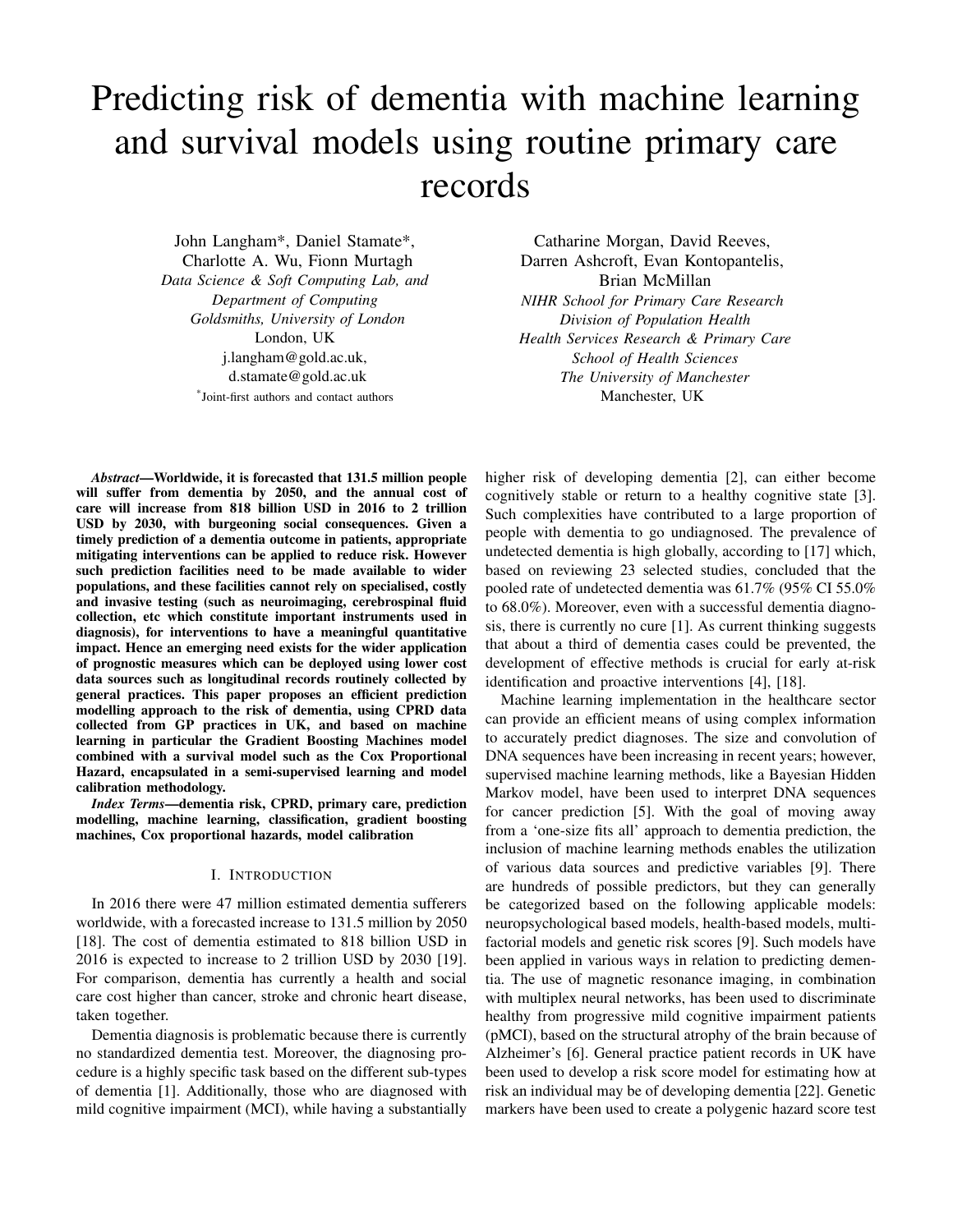whose results indicate how likely a person is to developing the Alzheimer's type of dementia over the course of the study [7]. Positron emission tomography scans and the regional analysis of the protein amyloid-  $\beta$ , have been used by a Random Forest classifier to identify patients with age-related stable mild MCI and pMCI [8]. Blood metabolites measurements data samples can be used to predict Alzheimer's dementia with powerful predictive models such as XGBoost, at least as well as with using the well-established but much more invasive to measure biomarkers based on the cerebrospinal fluid (CSF) [16].

Risk scores may be a very useful tool that can enable primary care facilitators to have an estimation of how at-risk an individual is of developing dementia. Once an individual is identified with a large enough probability of developing dementia, then proactive lifestyle interventions can be adopted to curb the development of this disease. Proven methods, such as those described in the Finnish Geriatric Intervention Study to Prevent Cognitive Impairment and Disability (FINGER), have illustrated how multidomain interventions (diet, exercise, vascular monitoring and cognitive training) could improve primary and secondary cognitive performance with age and reduce the risk of dementia [10]. This can be further extrapolated on with the advent of a mobile application that has users provide their information and yields the resulting risk score with intervention suggestions [11]. The focus on risk score methodology development has resulted in a widespread effort with more than 50 different dementia risk scores in 2010 [12]. However, a systematic review of these models has concluded that no single method could be recommended for a generalized screening procedure due to methodological weaknesses of the existing studies, concerning in particular population biases and lack of external validation [13]. This has spurred an emphasis on analysing existing research to inform future work's feature selection, for instance, the inclusion of predictors such as depression, anxiety, cognitive symptoms and others that are positively associated with dementia [14]. A significant part of such predictors can be retrieved from routine primary care data records.

In this paper we used primary care data records of patients in UK, available from the Clinical Practice Research Datalink (CPRD) [39], to propose an efficient prediction modelling approach to the risk of dementia based on machine learning, in particular the Gradient Boosting Machines model, combined with a survival model such as the Cox Proportional Hazard. In our framework these models are encapsulated in a semisupervised learning procedure to make partial use also of a fraction of our dataset which is unlabeled with a diagnosis due mostly to censoring. We predict the risk of dementia occuring within the 5 years following the year an individual formally entered the study (their "index year"), and being between 60 and 79 years of age.

The main lines of developing our prediction modelling approach are:

• Working with noisy, highly dimensional data extracted from CPRD [39], where the proportion of dementia observations in uncensored data (patients who received a diagnosis) is 1.5%.

- Using Cox Proportional Hazards [24] (Cox PH) and Gradient Boosting Machines (GBM) [25], to obtain comparative results for the dementia risk prediction. Since Cox PH is a much lesser computationally expensive method when applied and compared to GBM on the large CPRD data sample used in this study, comprising 1,126,079 rows and 595 variables in its pre-processed form, we use the most important variables as indicated by the Cox PH cheaper model to select features and simplify the dataset before the application of the GBM method.
- Making use of (right) censored data (as patients who left the study prematurely and hence who have an undefined dementia outcome - comprising about 42.78% of the data) in non-linear models to develop a semi-supervised prediction modelling approach. We augment the training set, over a number of iterations, with an optimum subset of the censored observations which have been classified by GBM, in the semi-supervised approach.

In the remainder of this paper, Section II discusses the methodology that we propose, including the description of the CPRD dataset and its preprocessing for the analysis, and our prediction modelling approach based on Gradient Boosting Machines, Cox Proportional Hazards and semi-supervised learning. In Section III we present our prediction modelling approach's results, covering also the predictor importance, and the resulting model calibration. Section IV concludes the paper.

#### II. DATA AND METHODOLOGY

#### *A. Clinical Practice Research Datalink (CPRD)*

In this research we have used patient records from the Clinical Practice Research Datalink CPRD [39], which provides extracts of anonymised longitudinal patient data collected from GP practices in the UK, encompassing 60 million patients. Through CPRD, primary care information can be further enriched and extended through linkages with other patient data resources such as hospital records databases, but this latter resource was not available nor intended to be used in this study, as the latter focuses on medical data widely available on the general population to be used to inform the computation of the risk of dementia.

#### *B. Description of the CPRD dataset*

The dataset used in this study comprises 13,545,937 rows representing between 6 and 18 years of longitudinal history, plus the most recent predictor information known prior to the earliest year, for each of 1,126,079 patients. There are 595 variables of which 18 are either for identification purposes or are response variables, the remainder being predictors.

The predictors can be grouped as:

• A set for each of 52 "events" which can be reported by a GP practice in a given year, and which relate either to a medical condition or a prescribed medicine (e.g. angina, aspirin). The main predictors for each event are concerned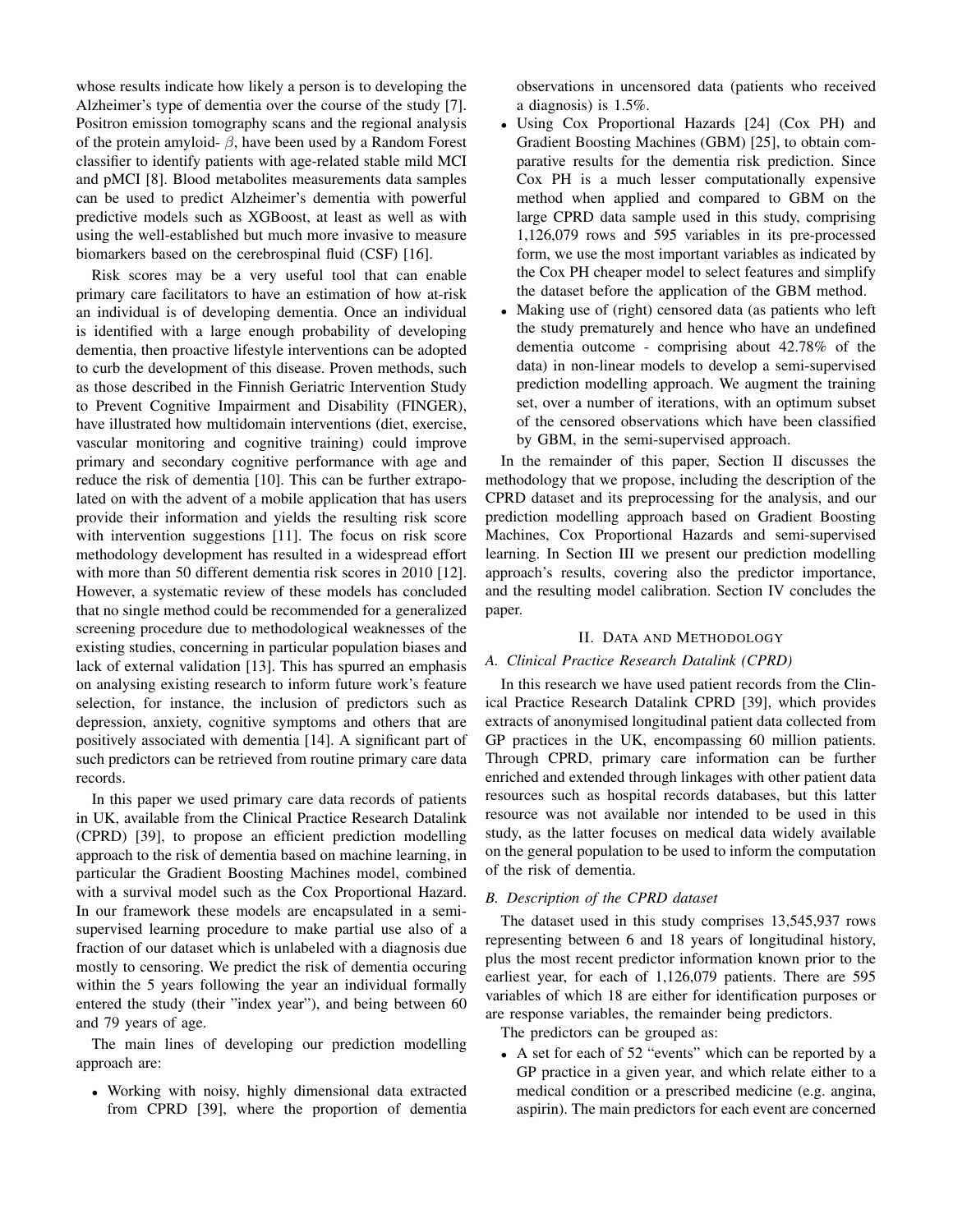with: (a) Is the event reported in this year? (b) Has the event been reported in any previous years? (c) What is the age of the patient when the event was first reported?

- Measurements of Body Mass Index (BMI), blood pressures and cholesterol level for the year.
- Information about smoking status and living arrangements for the year.

The response variables are demcase1, demcase3, demcase5, and demcase10, indicating whether or not a patient was diagnosed with dementia within 1, 3, 5, or 10 years, respectively. This work focuses on predicting dementia within 5 years, hence only demcase5 is kept as response variable in the study.

Patients are grouped in 418 GP practices.

#### *C. Data transformation and enhancement*

In this study the CPRD data was used to predict the risk of dementia occuring within 5 years. As the original data comprised multiple records per patient, capturing the longitudinal aspects of the data, for the purpose of this analysis we flattened the data, including new variables devised via transformations such as the following:

- Calculation of a new weighted sum predictor for event type; acute events (e.g. stroke) are weighted higher later in time, as opposed to chronic events (e.g. diabetes) which are weighted equally over time.
- Mapping of weighted sums on to new predictors for dementia comorbidities, and risk factors identified by Public Health England in [26].
- Mapping of weighted sums and other predictors to a new fraility predictor based on the Electronic Frailty Index [27].
- Calculation of a new smoking severity predictor based on weighted smoking history.
- Creation of 4 new predictors based on a longitudinal analysis of patients' living arrangements (latest value known, mode, latest year recorded, number of missing values).
- Devising new predictors counting missingness of values in variables per patient (over years).
- Imputing missing values per patient via interpolation for BMI, blood pressures and cholesterol level (i.e. horizonal imputation).
- Devising new predictors capturing the change over time for each of BMI, blood pressures and cholesterol level as per methodology proposed in [28], based on minimum, maximum, mean, variance, and velocity.
- Devising new predictors containing the means of number of consultations per year and polypharmacy count per year.
- Devising new predictors based on the mode (over time) of categorical interpretations of several numeric predictors.

This process led to building 2 datasets with 508 variables (12 of which were for identification or response purposes), namely:

• An uncensored dataset containing 644,306 patients from 406 GP practices, of which 9,656 were positive cases (i.e diagnosed dementia within the 5 years) and 634,650 controls.

• A censored dataset containing 481,773 patients from 406 GP practices, which left the study for which no diagnosis was available (this is unlabelled data, part of which to use in our semi-supervised approach).

#### *D. Prediction models*

As previously mentioned, the main two models that our predictive modelling approach relies on are Cox Proportional Hazards (Cox PH) [24] and Gradient Boosting Machines (GBM) [25].

Cox PH is a form of survival based models and is used to predict a probability of a hazard (e.g. dementia diagnosis) occuring at time  $t$ , based on the number of survivors at time  $t$ . In this regard it is able to use censored observations in the model training. Cox PH models have linear decision boundaries obtained through induced predictor coefficients, in a similar manner to certain other forms of linear models, and from which explicit risk factors can be obtained (hazard ratios). The "proportionality" in Cox PH is based on the assumption that predictor coefficients don't vary over time. The Cox PH hazard function  $h(t)$  can be written as:

$$
h(t) = h_0(t)e^{(\beta_0 + \beta_1 x_1 + \beta_2 x_2 + \dots + \beta_n x_n)}
$$
(1)

where  $h_0(t)$  is the baseline hazard function,  $h(t)$  is the hazard function, and  $\{\beta_i\}$  are the intercept and predictor coefficients computed by the partial likelihood maximisation algorithm.

Stochastic Gradient Boosting Machines (GBM) [25] are models built from aggregations of a sequence of decision trees, each of which attempting to predict the residuals produced by the previous tree. The effect of each tree on the model as a whole is moderated by a learning rate.

$$
\hat{f}(x) = \sum_{m=1}^{M} \lambda \hat{f}_m(x) \tag{2}
$$

where  $\lambda$  is the learning rate,  $\hat{f}_m$  is the prediction of the  $m<sup>th</sup>$  tree, of the residual produced by the previous tree in the sequence, and  $\hat{f}$  is the final prediction. For a classification problem, as we have here, a logistic function is used to transform final predictions into class probabilities.

#### *E. Feature selection and data pre-processing*

The approach was constrained by the need to create training and test sets that were acceptable to the different technologies underpinning the Cox PH and GBM models we deployed. For example, GBM could handle missing values and categorical variables but Cox PH could not. Feature selection and model pre-processing were applied independently for each model building iteration, within each Monte Carlo sample [29] (i.e. each training and test set split).

We handled missing values in smoking and living arrangements by assigning a specific string value indicating missingness prior to dummification (one-hot encoding). All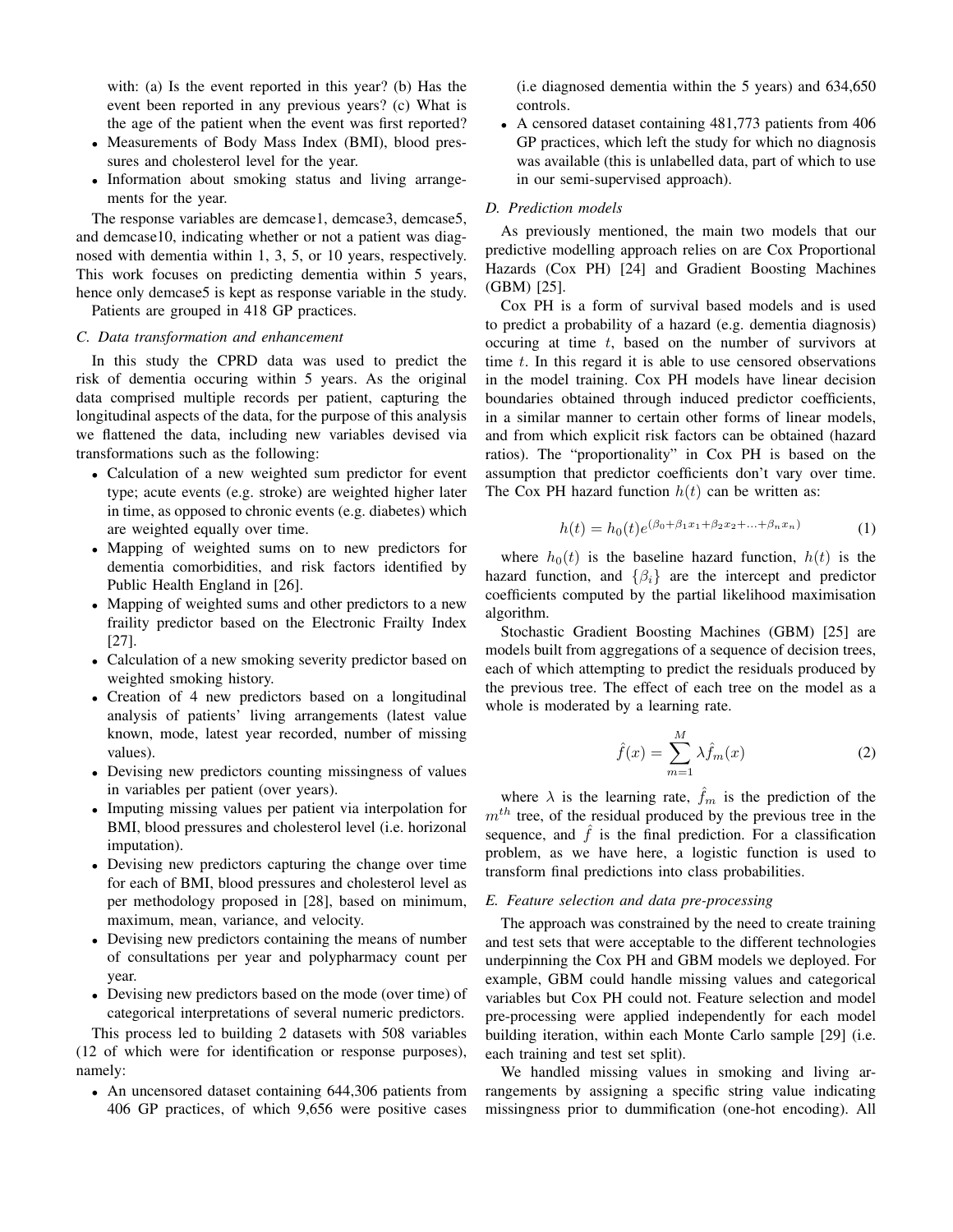predictors were scaled and centered by z-normalisation, and we removed those which were highly correlated with other predictors.

We used elastic net [30] regularized Cox PH to select features for GBM, using cross validation to find the optimum elastic net mixing parameter ( $\alpha$ ) and regularisation weight ( $\lambda$ ), based on best Area Under the Curve (AUC) [37], when the model is applied to a large sample of the raw (i.e. before class balancing) training set.

#### *F. Class balancing*

The data had very adverse class balance with only 1.5% of uncensored patients having a dementia outcome. No benefit (in terms of AUC on the test set) accrued from the various over-sampling, under-sampling and mixed regimes (including Synthetic Minority Oversampling Technique [36]) that were tried; the most pragmatic approach was to use all dementia outcomes in the training set, and sample the control observations such that the dementia cases constituted 10% overall, broadly.

#### *G. Model structure and content*

Each Monte Carlo sample yielded an independent set of results from 1 training and test set sample (from uncensored data); hence model stability could be inferred from the variance in results metrics, and model performance from the means.

For each sample, up to 4 attempts were made to incrementally augment the training set with a selection from the set of censored observations, which had been classified by the GBM model built in each attempt. We used Positive Predicted Value (PPV) and Negative Predicted Value (NPV) metrics (as per Kuhn and Johnson [38]) to establish criteria for selection:

$$
PPV = \frac{Se \times Pr}{Se \times Pr + (1 - Sp) \times (1 - Pr)}
$$
 (3)

$$
NPV = \frac{Sp \times (1 - Pr)}{Pr \times (1 - Se) + Sp \times (1 - Pr)}
$$
(4)

where  $Sp$  is Specificity,  $Pr$  is prevalence (of the positive class) in the population, Se is Sensitivity

The semi-supervised methodology followed the following steps:

- 1) A penalised Cox PH model was built from the (class balanced) training set
- 2) A GBM model was built using the same training set and the predictors selected by the Cox PH model
- 3) The GBM model was used to make predictions on a large sample of the current level of augmentation of the training set prior to class balancing (call this the "post procesing set"). The post processing set probabilities were used to search for optimum PPV and NPV thresholds, which were then used to select observations from the censored data set
- 4) From the post processing set, a "high PPV" probability threshold was found such that the number of observations with probabilities above that threshold was equal

to the number of correct dementia predictions in that set, based on the Youden [32] threshold. The rationale was that a good proportion of those above the high PPV threshold would be correct

- 5) From the post processing set, a probability threshold corresponding to the maximum PPV was obtained
- 6) An "optimum PPV" probability threshold was sought, based on a scaled mid-point between the maximum PPV and the high PPV (the optimum scaling factor was 0.9)
- 7) The number of observations with probabilities above the optimum PPV threshold in the post processing set, was multiplied by the ratio of control to dementia observations in that set, to give an externally calibrated number of eligible control cases,  $n$
- 8) An "optimum NPV" probability threshold was set from the  $n^{th}$  highest probabilty in the post processing set
- 9) Classified observations from the censored set with probabilities  $\leq$  the optimum NPV threshold, and  $>$  the optimum PPV threshold were moved from the the censored set to augment the training set and repeat the process; unless insufficient observations remained in the censored set.

We used Youden's method of determining a probability discrimination threshold since this yields the point on the ROC curve furthest from the main diagonal, which corresponds to a random guess model.

Platt scaling [33] and isotonic [34] calibration models were built on predicted post processing set probabilites from the best performing Cox PH and GBM models in each training set augmentation iteration. The calibration models redistribute predicted probabilities according to observed probabilities (in this case, dementia outcomes of 1 or 0), so as to to improve their (external) calibration. In a well calibrated model the probability distibution should reflect the population, e.g. a probability of around 0.7 should apply to around 70% of observations. For each best Cox PH and GBM result the calibration model with a slope nearest to 1 was chosen; this model was used to calibrate test set probabilities, from which the final performance metrics could then be obtained.

Note that a requirement was for models to be able to generalize across GP practices (which vary in record keeping procedure and coding, and in demographic and other factors), hence entire GP practices were allocated either to training or test sets.

#### *H. Model tuning*

Cox PH models were tuned using elastic net mixing parameter,  $\alpha$ , values of 0, 0.25, 0.5, 0.75 and 1, where the regularization penalty for an estimated coefficient,  $\beta$ , in the penalized partial maximum likelihood algorithm ("partial" because the baseline hazard function,  $h_0(t)$ , is excluded from consideration in Cox regression), is defined as:

$$
\frac{1-\alpha}{2}\lambda\hat{\beta}^2 + \alpha\lambda|\hat{\beta}| \tag{5}
$$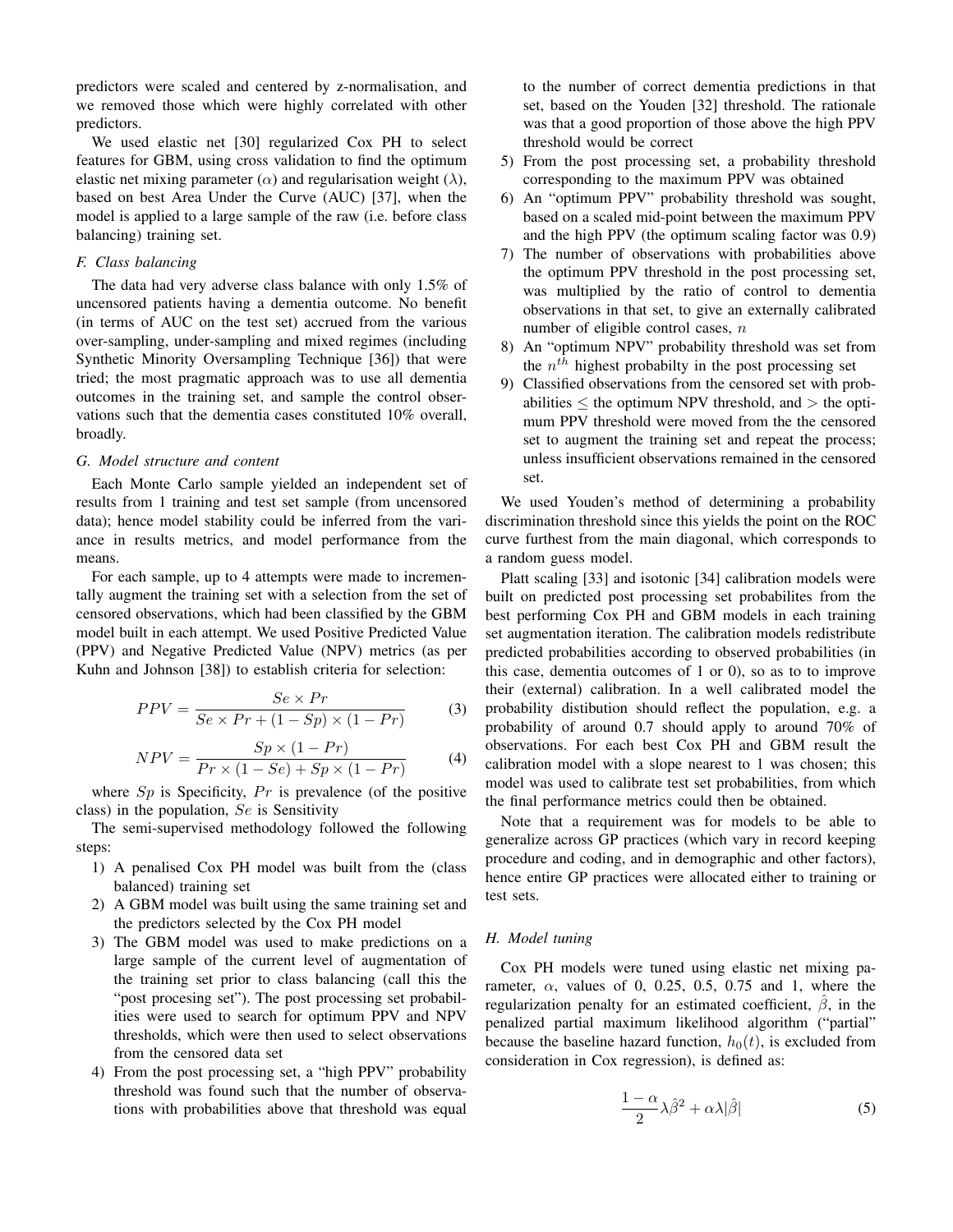Thus with  $\alpha = 1$  regularization is entirely L1 (Lasso) and with  $\alpha = 0$  regularization is entirely L2 (Ridge); L1 conferring the ability to shrink coefficients to 0 and thus reduce dimensionality.

For a given value of  $\alpha$ , the inner cross validation process computed and selected from a range of regularization weights, choosing a value for  $\lambda$  that maximised partial likelihood.

The best Cox PH model was selected based on the highest AUC when applied to the post processing set.

GBM models were tuned by finding the smallest log loss in a random search of 25 models in a hyperparameter space of 348 models, using 3 fold cross validation. The variable hyperparameters were: learning rate  $(0.01, 0.005, 0.1, 0.3)$ , learning rate annealing factor (0.99, 1), maximum tree depth 2, 5, 10), row sampling rate (0.1, 0.4, 0.632, 1.0), column sampling rate (0.1, 0.3,0.7, 1.0).

#### *I. Hardware and software*

Models were built and evaluated using parallel processing (wherever possible) on a data analytics cluster of 11 servers with Xeon processors and 832GB RAM. The software was predominantly R using packages: tidyverse, survival, glmnet, h2o, calibration, pROC.

#### III. RESULTS

All results were obtained from a held-out test set which was not exposed to any model training processes. Cox PH and GBM results given are from the same Monte Carlo iteration sample and hence are directly comparable.

#### *A. Predictor importance*

Since it is not meaningful to estimate coefficient standard errors for penalized models, we have not used hypothesis testing to validate these results; however since all predictors were scaled and centered it is reasonable to use the (absolute) magnitude of an induced coefficient as an indicator of importance for Cox PH, as given in table I.

For GBM, predictor importance is determined by the impact to the model's squared error each time the predictor is used for a split; importance is shown as a fraction or percentage as per table II.

#### *B. Discrimination and calibration*

Tables III and IV give model performance metrics for Cox PH and GBM; we have included the Kappa statistic to give a measure of distance from expectation, and observe that this is low due to the unfavourable balance of dementia cases to controls. The final in both tables III and IV gives calibration slope and intercept; note that the column headings "LCI" and "RCI" denote left and right 95% confidence interval boundaries.

TABLE I TOP 20 COX PH COEFFICIENTS

| predictor                     | mean      | sd     |
|-------------------------------|-----------|--------|
| yb-age                        | 0.9851    | 0.0217 |
| add-age                       | 0.1400    | 0.0285 |
| YC-0-bmi-cat.normal           | 0.1226    | 0.0063 |
| frailty                       | 0.1068    | 0.0209 |
| bmi-velocity-mode             | $-0.1057$ | 0.0056 |
| diabetes-age                  | 0.1053    | 0.0272 |
| dna-sum                       | 0.0937    | 0.0166 |
| YC-0-bpr-cat.normal           | 0.0771    | 0.0063 |
| Resid-shelter-care-home       | 0.0724    | 0.0076 |
| bmi-min                       | $-0.0704$ | 0.0036 |
| antichol-sum                  | 0.0680    | 0.0083 |
| diabetes-cat-age.x-60-plus    | $-0.0625$ | 0.0184 |
| tca-age                       | $-0.0614$ | 0.0227 |
| stroke-chronic                | 0.0589    | 0.0091 |
| headinj-chronic               | 0.0530    | 0.0071 |
| hyperten-sum                  | $-0.0516$ | 0.0184 |
| diastolicmeandi-120-mode.myNA | 0.0487    | 0.0223 |
| ae-sum                        | 0.0473    | 0.0028 |
| h2rec-sum                     | $-0.0471$ | 0.0123 |
| bpr-cat-mode.normal           | 0.0465    | 0.0274 |

TABLE II TOP 20 GBM PREDICTOR IMPORTANCES

| predictor                   | mean   | sd     |
|-----------------------------|--------|--------|
| yb-age                      | 0.3260 | 0.2104 |
| add-age                     | 0.0589 | 0.0129 |
| antihyp-age                 | 0.0456 | 0.0199 |
| aspirin-age                 | 0.0362 | 0.0108 |
| ssri-age                    | 0.0307 | 0.0272 |
| bmi-min                     | 0.0263 | 0.0039 |
| nsaids-age                  | 0.0253 | 0.0169 |
| homev-sum                   | 0.0246 | 0.0078 |
| Resid-shelter-care-home     | 0.0222 | 0.0176 |
| consultcount-mean           | 0.0180 | 0.0067 |
| pulsepress-velocity-max-abs | 0.0165 | 0.0083 |
| frailty                     | 0.0158 | 0.0078 |
| hyperten-age                | 0.0149 | 0.0130 |
| polypcount-mean             | 0.0145 | 0.0094 |
| stroke-chronic              | 0.0135 | 0.0065 |
| diastolic-min               | 0.0133 | 0.0105 |
| dna-sum                     | 0.0121 | 0.0027 |
| tca-age                     | 0.0112 | 0.0044 |
| diabetes-age                | 0.0095 | 0.0019 |
| antichol-sum                | 0.0093 | 0.0061 |

TABLE III COX PH PERFORMANCE METRICS

| metric      | mean   | sd     | LCI       | RCI    |
|-------------|--------|--------|-----------|--------|
| <b>AUC</b>  | 0.8242 | 0.0050 | 0.8145    | 0.8339 |
| Youden      | 0.0143 | 0.0009 | 0.0126    | 0.0160 |
| Sensitivity | 0.7890 | 0.0186 | 0.7526    | 0.8254 |
| Specificity | 0.7193 | 0.0148 | 0.6903    | 0.7483 |
| Accuracy    | 0.7204 | 0.0143 | 0.6923    | 0.7485 |
| <b>PPV</b>  | 0.0417 | 0.0014 | 0.0388    | 0.0445 |
| <b>NPV</b>  | 0.9955 | 0.0003 | 0.9949    | 0.9961 |
| Kappa       | 0.0517 | 0.0024 | 0.0470    | 0.0565 |
| C-intercept | 0.0004 | 0.0005 | $-0.0006$ | 0.0013 |
| C-slope     | 1.0220 | 0.0481 | 0.9276    | 1.1163 |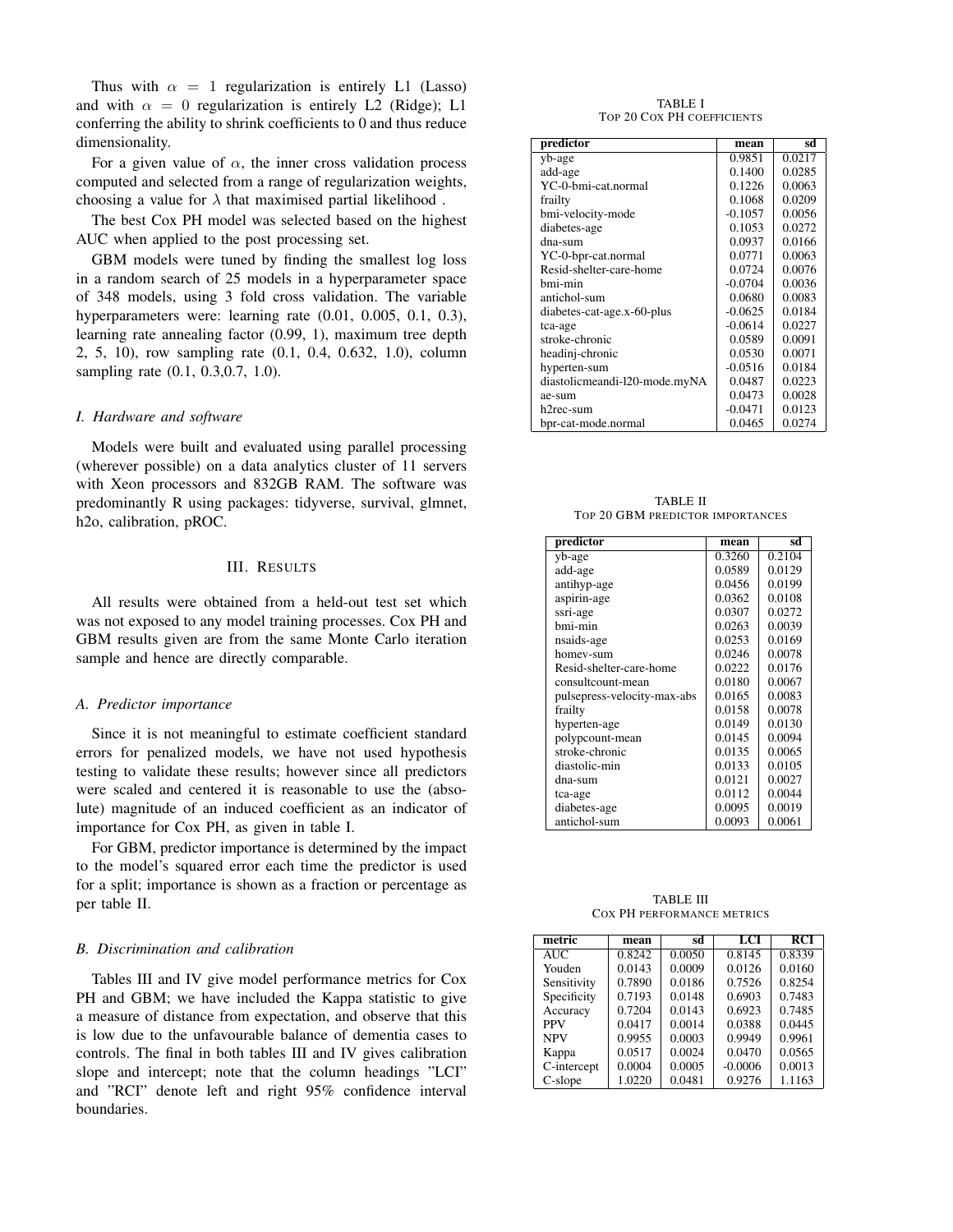TABLE IV GBM PERFORMANCE METRICS

| metric      | mean   | sd     | LCI    | $\overline{RCI}$ |
|-------------|--------|--------|--------|------------------|
| <b>AUC</b>  | 0.8273 | 0.0050 | 0.8174 | 0.8371           |
| Youden      | 0.0143 | 0.0007 | 0.0129 | 0.0158           |
| Sensitivity | 0.7412 | 0.0463 | 0.6504 | 0.8319           |
| Specificity | 0.7642 | 0.0324 | 0.7007 | 0.8277           |
| Accuracy    | 0.7638 | 0.0313 | 0.7025 | 0.8251           |
| <b>PPV</b>  | 0.0468 | 0.0041 | 0.0388 | 0.0548           |
| <b>NPV</b>  | 0.9948 | 0.0006 | 0.9936 | 0.9960           |
| Kappa       | 0.0611 | 0.0072 | 0.0469 | 0.0753           |
| C-intercept | 0.0038 | 0.0019 | 0.0001 | 0.0074           |
| C-slope     | 0.7959 | 0.1292 | 0.5426 | 1.0492           |

#### IV. DISCUSSION AND CONCLUSION

We proposed an efficient prediction modelling approach to the risk of dementia based on Gradient Boosting Machines (GBM) and Cox Proportional Hazard. While GBM algorithm offers its own method of ranking predictor variables according to their importance, it is very computationally intensive and less time-efficient when applied to our large routine primary care records dataset which, after pre-processing, had 1,126,079 rows and 595 variables. As such, we chose to combine the application of GBM with a less computationally intensive method such as Cox Proportional Hazards (Cox PH) with a two-fold purpose: (1) We use the most important variables selected by Cox PH, with the GBM method, and (2) We compare the performance of the predictions achieved by the GBM and Cox PH models.

As our whole dataset contained a large proportion of patients who didn't receive a diagnosis (42.78%), we used part of these censored patients to augment our training dataset by enhancing our models with a semi-supervised learning procedure in which GBM and Cox PH are encapsulated. Moreover, we calibrated our prediction models using Platt scaling and isotonic calibration. Our approach led to comparable AUC performances as described in [22].

As ongoing work, the approach we proposed here is currently extended with developing predictive models based on the XGBoost algorithm which is an optimised extension of GBM and hence suitable to be applied on large datasets such as CPRD that we used in this study. Due to the large volume of computation the analyses on CPRD require, XGBoost may be a better candidate algorithm which can make use also of the GPU hardware technologies. Another extension we currently focus on is making use of the large volume of data and developping deep learning models using also GPU faster hardware technologies, with (a) the use of autoencoders as an unsupervised learning tool to learn new features and reduce data dimensionality; (b) building optimised prediction models as standard deep feed-forward neural networks, and (c) using a state of the art algorithm GANOCC proposed in [15] and based on Generative Adversarial Networks - a modern concept in deep learning nowadays. GANOCC is a one-class classification method working well also on highly imbalanced datasets, as it is the case of CPRD used in this study.

Another direction of ongoing work is the investigation of the distribution of dementia outcomes amongst patients with similar medical histories, involving patient clustering, as a means of gaining insights into the contribution that certain groups of predictors may have on the prediction of risk of dementia.

#### **REFERENCES**

- [1] E. Barrett and A. Burns, "Dementia Revealed. What Primary Care Needs to Know," Department of Health, 2014.
- [2] R. Petersen, R. Roberts, D. Knopman, B. Boeve, Y. Geda, R. Ivnik, et al. "Mild cognitive impairment: ten years later," Arch Neurol., 2009.
- [3] A.J. Mitchell and M. Shiri-Feshki,"Rate of progression of mild cognitive impairment to dementia—meta-analysis of 41 robust inception cohort studies," Acta Psychiatr Scand, 2009.
- [4] M. Prince, E. Albanese, M. Guerchet, and Prina, M., "Dementia and risk reduction: An analysis of protective and modifiable factors," World Alzheimer Report, 2014.
- [5] G. Manogaran, V. Vijayakumar, R. Varatharajan, P.M. Kumar, R. Sundarasekar, and C.H. Hsu, "Machine Learning Based Big Data Processing Framework for Cancer Diagnosis Using Hidden Markov Model and GM Clustering," Wireless Pers Commun, 2017.
- [6] N. Amoroso, M. L. Rocca1, S. Bruno, T. Maggipinto, A. Monaco, R. Bellotti, et al., "Brain structural connectivity atrophy in Alzheimer's disease," arXiv:1709.02369 [physics.med-ph], 2017.
- [7] R.S. Desikan, C.C. Fan, Y. Wang, A.J. Schork, H. Cabral, L.A. Cupples, et al., "Genetic assessment of age-associated Alzheimer disease risk: Development and validation of a polygenic hazard score," PLOS Medicine, 2017.
- [8] D. Brauser, "'Machine Learning' Tool May Predict Dementia Development Up to 10 Years Later.," Medscape, 2016.
- [9] L. Robinson and M. Trenell, "Dementia: risk reduction," Newcastle University Institurte of Ageing, 2016.
- [10] M. Kivipelto, A. Solomon, S. Ahtiluoto, T. Ngandu, J. Lehtisalo, R. Antikainen, et al., "The Finnish Geriatric Intervention Study to Prevent Cognitive Impairment and Disability (FINGER): Study design and progress," Alzheimer's Association, vol. 9, issue 6, pp. 657-665, January 2013.
- [11] S. Sindi, E. Calov, J. Fokkens, T. Ngandu, H. Soininen, J. Tuomilehto, and M. Kivipelto, "The CAIDE Dementia Risk Score App: The development of an evidence-based mobile application to predict the risk of dementia," Alzheimers & Dementia: Diagnosis, Assessment & Disease Monitoring, vol. 1, issue 3, pp. 328-333, 2015.
- [12] S. C.M. Blossom, C. Brayne, C. Dufouil, T. Kurth and F. Matthews, "Dementia risk prediction in the population: are screening models accurate?" Nat. Rev. Neurol, 2010.
- [13] S. C.M. Blossom, E. Tang, G. Muniz-Terrera, "Composit risk scores for predicing dementia", Curr Opin Psychiatry, vol. 29, no. 2, 2016.
- [14] E. Ford, N. Greenslade, P. Paudyal, S. Bremner, H. E. Smith, S. Banerjee, et al., "Predicting dementia from primary care records: A systematic review and meta-analysis," PLoS ONE, March 2018.
- [15] M. Ermaliuc, D. Stamate, G. Magoulas, I. Pu, "Creating Ensembles of Generative Adversarial Network Discriminators for One-class Classificatio", Proceedings of 22nd Intl Conference of Engineering Applications of Neural Networks, EANN 2021, Springer, 2021.
- [16] D. Stamate, M. Kim, P. Proitsi, S. Lovestone, C. Legido-Quigley, et al., "A metabolite-based machine learning approach to diagnose Alzheimer's-type dementia in blood: Results from the European Medical Information Framework for Alzheimer's Disease biomarker discovery cohort", Alzheimer's & Dementia: Translational Research & Clinical Interventions, Vol. 5, 2019, pp 933-938, Elsevier, 2019.
- [17] L. Lang, A. Clifford, L. Wei, et al., "Prevalence and determinants of undetected dementia in the community: a systematic literature review and a meta-analysis", BMJ Open.;7(2):e011146, 2017.
- [18] M.J. Prince, A. Comas-Herrera, M. Knapp, M. Guerchet and M. Karagiannidou, "Improving healthcare for people living with dementia: Coverage, quality and costs now and in the future," World Alzheimer Report, 2016.
- [19] World Health Organization (2017), "Global action plan on the public health response to dementia 2017–2025," WHO Geneva: Licence: CC BY-NC-SA 3.0 IGO, 2017.